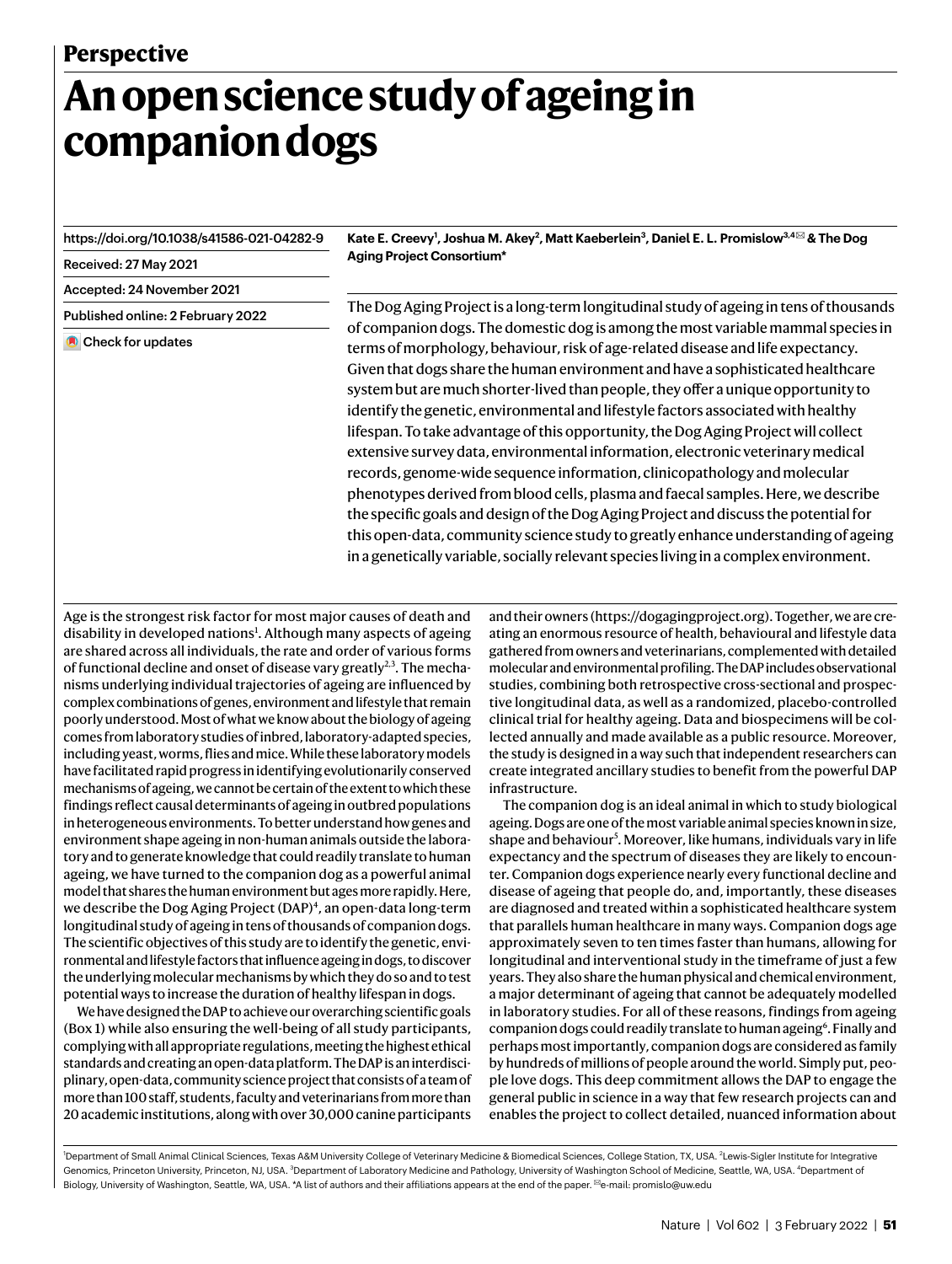## **Perspective**

## <span id="page-1-0"></span>**Box 1**

# Goals of the DAP

Objectives—science of ageing

- Define normative ageing in dogs as a function of breed, size and sex
- Identify genetic and environmental determinants of age-specific morbidity and mortality in companion dogs
- Develop panels of prognostic and predictive biomarkers
- Increase the duration of healthy lifespan in dogs Objectives—open science
- • Create an open-data resource for comprehensive study of the genetic and environmental determinants of healthy ageing in companion dogs
- Provide researchers with access to biospecimens through the DAP Biobank, together with the detailed longitudinal data associated with each biospecimen
- Build and maintain a research infrastructure that allows for addition of new studies within the DAP framework
- Study and promote ethical approaches for research in companion animals

each participant dog's unique life experiences in a way that cannot be duplicated in any other species. This relationship, unparalleled in other animal models, provides intrinsic value to the research beyond what is learned about human ageing.

#### **Design of the DAP**

The power of the DAP lies in our ability to capture the breadth of diversity of companion dogs and to collect a rich array of data about each dog. The greater the diversity, the greater the opportunity to characterize the age trajectory of diseases, to identify biomarkers and to discover genetic and environmental risk factors for disease outcomes. The target study population consists of dogs of all breeds (both purebred and mixed breed), ages, sizes and sexes (males and females, intact and sterilized).

Structurally, the DAP can be considered as five overlapping cohorts or groups of dogs (Fig. [1a\)](#page-2-0). The largest group is the DAP Pack, which consists of all dogs whose owners successfully complete the Health and Life Experience Survey (HLES) (described below). Once enrolled, dogs are members of the Pack for the dog's lifetime, unless the owner chooses to withdraw. Following submission of a qualifying electronic veterinary medical record, dogs in the Pack become eligible for the other, more deeply studied cohorts in which owners are sent kits for biospecimen collection. The sampled cohorts include Foundation, Precision and TRIAD (Test of Rapamycin In Ageing Dogs), as well as a cross-sectional sample of extremely old 'Centenarian' dogs, whose ages will be validated by review of medical records, which must be continuous from the juvenile period of each dog's life. Currently, participation in the DAP is open to all geographical regions in the USA (Fig. [1b](#page-2-0)). Although participation is currently limited to one dog per household, there is no limit to the total number of dogs that can join the DAP Pack. The size-stratified age distributions of dogs in the DAP Pack as of December 2020 (DAP data release 1.0) are shown in Fig. [1c.](#page-2-0)

The DAP has four primary scientific aims. These include (1) characterizing ageing in companion dogs on three separate axes: multimorbidity, frailty and inflammageing; (2) using low-coverage whole-genome sequencing with imputation on at least 10,000 dogs to analyse the genetic architecture of age-related traits in dogs; (3) collecting metabolome, epigenome and microbiome profiles to develop biomarkers of ageing in dogs and to better understand the mechanisms by which genetic, environmental and lifestyle variation influence ageing; and (4) carrying out a randomized, double-masked, placebo-controlled study to determine the effects of rapamycin on lifespan and healthspan in large-breed, middle-aged dogs.

#### **Informed consent and cohort assignment**

Dog owners are recruited through mainstream media, social media and word of mouth, and they nominate their dogs through the DAP website. They are then invited to create their own personal password-protected online portals, through which they can share information about their dogs. DAP participant data are collected and managed using REDCap (Research Electronic Data Capture) electronic data capture tools[7](#page-5-6)[,8](#page-5-7) hosted in Microsoft's Azure cloud platform. The DAP's Research Study Participant Privacy Policy ([https://dogagingproject.org/](https://dogagingproject.org/privacy-policy/) [privacy-policy/\)](https://dogagingproject.org/privacy-policy/) outlines the project's commitment to safeguarding human participants' data, including any personally identifiable information collected by the study. Owners are led through an informed consent process to ensure that they understand the purpose of the study, the requirements for participation, the potential risks and benefits for both them and their dogs, their rights and the methods used to maintain confidentiality. Owners are given multiple opportunities to ask questions before digitally indicating consent. Once consent is obtained, owners are requested to complete the HLES and are then enrolled in the DAP Pack. There are additional informed consent processes for dogs selected to participate in each of the sampled cohorts.

To achieve our scientific objectives, the DAP needs to recruit and retain a very large and committed group of participating owners and must also provide guidance to their primary care veterinarians (Fig. [2](#page-3-0)). As this is a community science project and all study subjects are privately owned dogs, we have created robust platforms that allow us to communicate with, educate and engage owners, with the goal of maximizing recruitment and retention. We produce a monthly digital newsletter, currently received by over 85,000 people, which explains our research goals and methods in lay language and regularly engages owners in surveys that maintain their interest. We communicate with the public through regular DAP blog posts and conventional social media platforms, and we have launched a private social media community, the Dog Park, to build retention through continuous engagement with Pack members. A dynamic FAQ system enables participants to resolve many of their own questions quickly, although our direct helpdesk remains an essential feature to support our project, with almost 20,000 resolved enquiries in 2020.

Dogs are chosen for the sampled cohorts from Pack members whose owners have submitted qualifying electronic veterinary medical records. While it is possible that this requirement creates a bias in the sampled cohorts towards dogs who receive regular veterinary care, participant access to regular care may also support our goal of studying dogs across the ageing trajectory. Strata were carefully designed in advance for each cohort to ensure diversity in dog size, sex, age at enrolment, breed background (pure or mixed) and geographical location. Eligible dogs are randomly sampled within these strata and invited to these additional cohorts until targets are met. The additional requirements for each cohort are explained to the owners, and they are invited to ask questions before providing informed consent. Once dogs are enrolled in these sampled cohorts, the specific biospecimens that are collected depend on the cohort to which the dog is assigned.

#### **Data collection**

All data types collected are summarized in Table [1](#page-3-1). The primary survey instrument used to collect information about members of the DAP Pack is the HLES. At the time of enrolment in the Pack, owners are asked to provide extensive information about their dogs, including their behaviour, diet, use of medications and preventatives, physical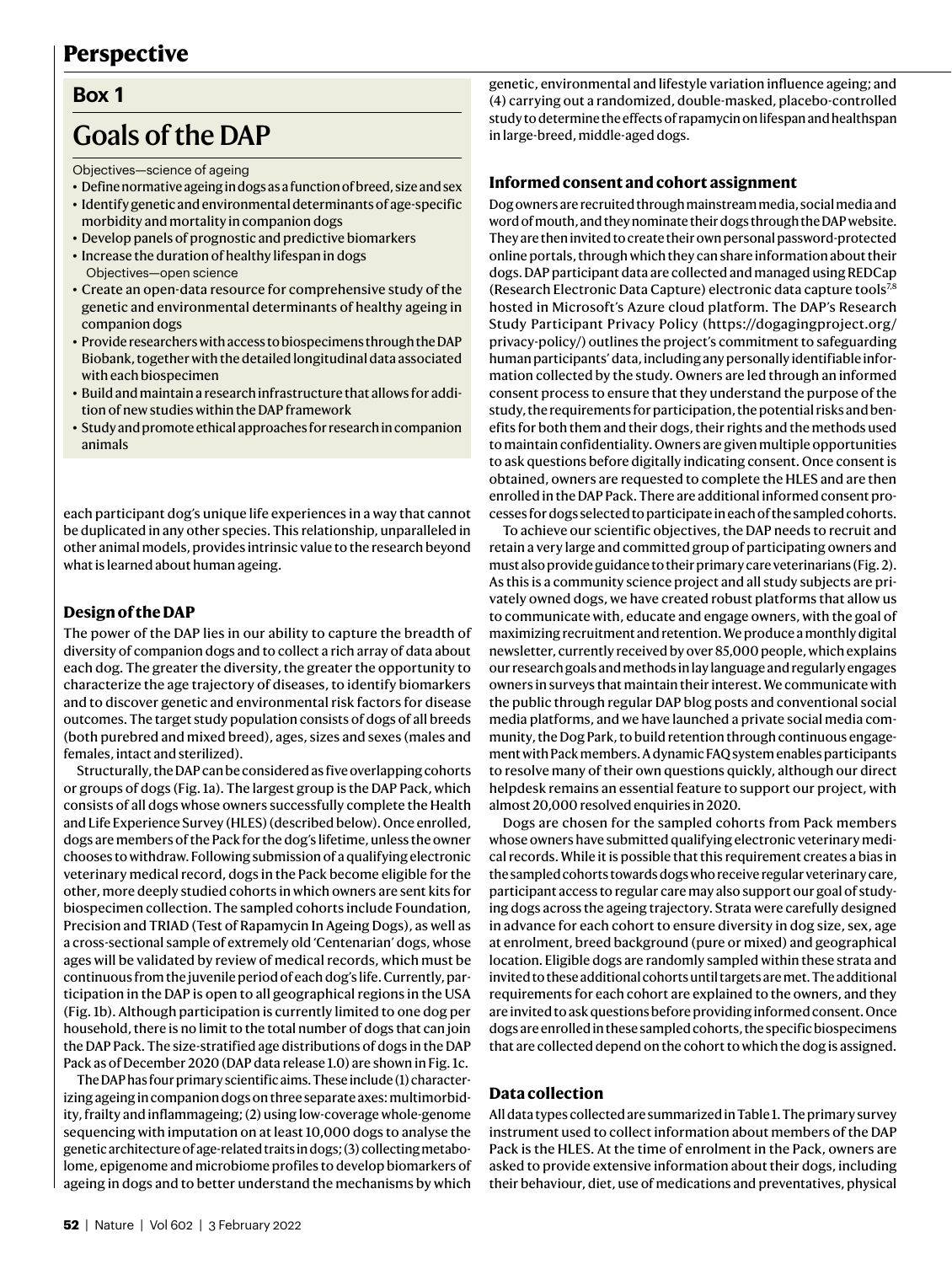

**b** Geographical distribution of DAP Pack participants



**c** Demographic structure



activity, indoor and outdoor environments and comprehensive health history. The initial HLES data are considered as that dog's baseline data, regardless of the dog's age at the time of enrolment. Owners are asked to update the HLES annually, for the lifetime of the dog, to identify changes in the dog's environment, behaviour, activity and medication, as well as their overall health status and any specific diagnoses made within the previous year. Importantly, when they report their dogs' ages, owners are asked how certain they are of age, as well as their <span id="page-2-0"></span>**Fig. 1 | Structure of the DAP cohorts. a**, Dogs become members of the DAP Pack once owners complete the HLES. From the Pack, a size-, age-, sex- and location-balanced population of dogs is selected to join each of the sample collection cohorts (Foundation, Precision and TRIAD). Dogs may be selected to join the Centenarian cohort (dogs in the top 0.1% of their size-specific age distribution) through the Pack or through independent outreach. Data and samples collected from each cohort are tailored to address specific research goals. **b**, DAP Pack members have enrolled from all 50 US states. On this map, one dot represents five participants, and dots within a given county are randomly placed. **c**, Age distribution of DAP Pack members, stratified by size: 0–4.9 kg, 5.0–9.9 kg, 10.0–19.9 kg, 20.0–29.9 kg, 30.0–39.9 kg and ≥40.0 kg.

source of age information. Certain demographic and health information from the HLES, including age, will be confirmed by data extraction from submitted electronic veterinary medical records. Pack members are subsequently provided additional surveys designed to assess, for example, canine cognitive function, the dog–owner relationship and the end-of-life experience, as well as specific tasks to measure morphology, mobility and more. The existence of the Pack and private online portals for all users makes it simple and efficient to launch new surveys as relevant topics arise.

For dogs in any of the sampled cohorts, each owner is mailed a kit with a cheek swab for DNA collection, including printed instructions and a link to online video instructions. Owners return the kits directly to the sequencing facility for low-pass-coverage whole-genome sequencing<sup>[9](#page-5-8)</sup>.

Owners of dogs enrolled in the Precision cohort receive biospecimen kits annually. The biospecimens are collected by each dog's primary care veterinarian. Each TRIAD cohort dog receives a similar kit biannually. Owners of TRIAD dogs bring their dogs to one of seven US veterinary teaching hospitals every six months, where the samples are collected and the dog's cardiac health and function are also assessed.

Biospecimen kits include vials for collection of whole blood, plasma, serum, urine, hair and faeces as well as dried blood spot cards (Table [1](#page-3-1)). These kits are shipped to a commercial veterinary reference laboratory, where routine clinicopathologic assays are performed immediately. Biospecimens are then forwarded to DAP laboratories for analysis of metabolome, microbiome, epigenome and flow cytometry profiles, as well as inflammageing assays<sup>[10](#page-5-9)</sup>. Residual biospecimens are sent to the DAP Biobank, housed at the Cornell Veterinary Biobank, and made available for analysis by the research community (Fig. [3a](#page-4-0)).

We have determined quality requirements for biospecimens based on their intended purposes (for example, genotyping, sequencing and metabolomic analysis), and we have conducted pilot studies to identify the amount of tolerable variation in biospecimen collection, transport and handling. For all biospecimens collected, we therefore document pre- and post-analytical quality data such as collection time, transportation conditions, quality control results $^{11,12}$  $^{11,12}$  $^{11,12}$  $^{11,12}$  $^{11,12}$  and quality assurance data, such as equipment calibration records and reagent lot numbers<sup>[13](#page-5-12)</sup>. For survey and electronic medical records data, we have established and extensively piloted protocols that ensure ease of data collection, storage and analysis, and we have tested for reproducibility of survey data within individual participants. Finally, for all analyses, we have created reproducible computational pipelines with associated quality assurance metrics, including detailed annotations and software versions.

Data from surveys and biospecimens are complemented with extensive environmental data. In addition to information about the home environment provided by the owner through the HLES, the DAP also uses secondary data sources to compile information about each dog's external environment, based on the owner's address. These secondary measures include (1) tract-level sociodemographic and economic neighbourhood variables from the American Community Survey<sup>[14](#page-5-13)</sup>; (2) tract-level air pollution variables (four gases:  $O_3$ , CO, SO<sub>2</sub>, NO<sub>2</sub>; two aerosols:  $PM_{10}$ ,  $PM_{2.5}$ ) from the Center for Air, Climate and Energy Solu-tions<sup>[15](#page-5-14)</sup>; (3) county-level temperature and precipitation measures from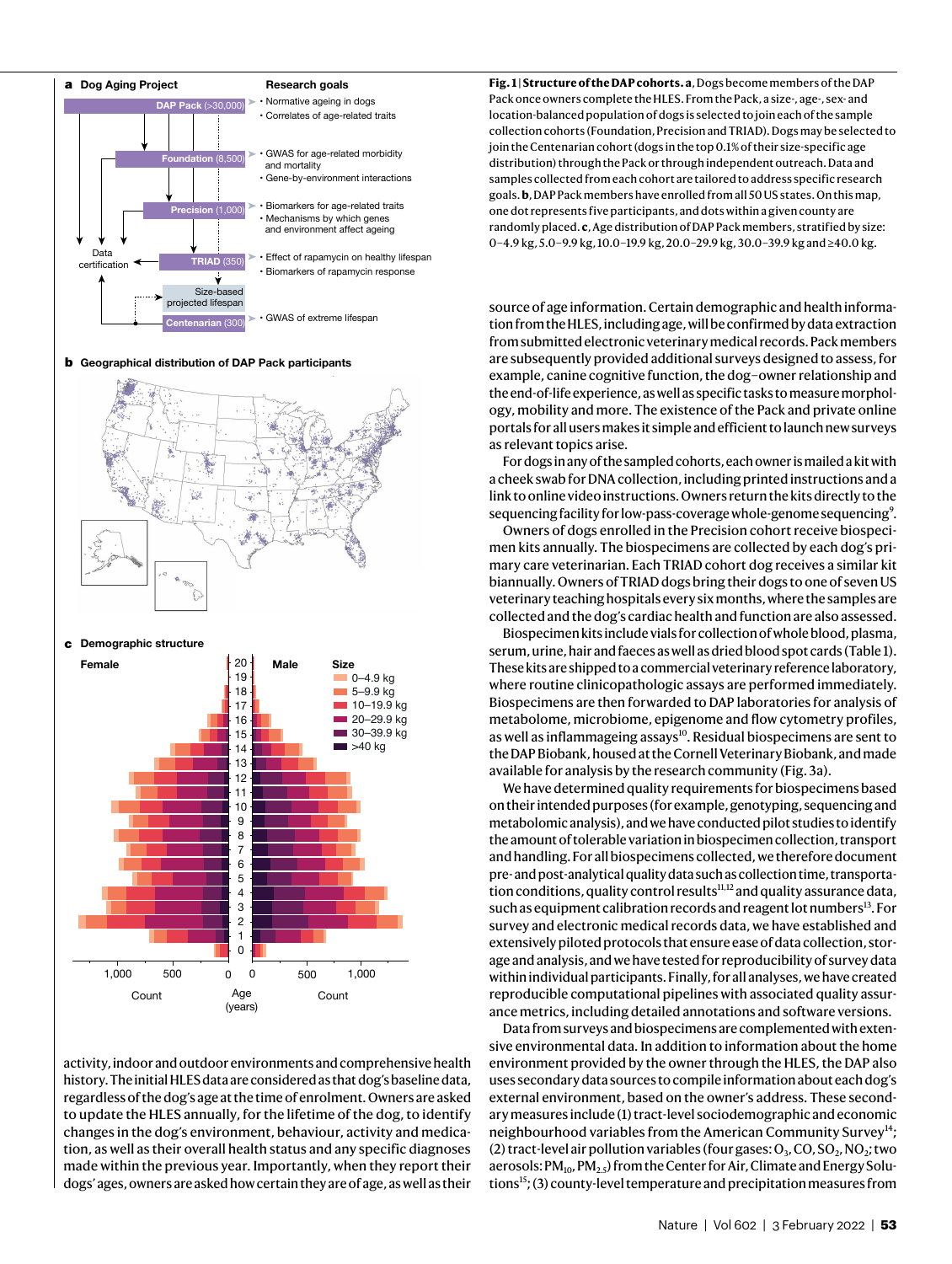# **Perspective**



- Discovery and education **Research data access**
- Participant data return
- Growth and ancillary studies
- Public-facing data interpretation
- Publications • Scientific presentations
- Scheduled open data releases

<span id="page-3-0"></span>**Fig. 2 | DAP integration.** Information flow through the DAP begins when an owner signs up to participate with their dog on the DAP website (upper left). Owner information and survey data flow through the DAP customized REDCap platform. After completing the HLES, participants join the DAP Pack. DAP Pack members whose owners upload qualifying veterinary electronic medical records (VEMRs) are eligible for all other nested cohorts, including those from which samples are collected. Deep and broad participant support is made available at every step to promote adherence to study protocols. Samples flow from owners, primary care veterinarians and participating veterinary teaching hospitals to the sequencing facility or the Texas A&M Veterinary Medical Diagnostic Laboratory and, from there, to DAP investigator laboratories and the Biobank. Guidance and monitoring are provided by advisory boards and volunteers. As an Open Science study, the DAP provides curated, de-identified raw data to the research community through the data centre, and shares discoveries and results with DAP participants to promote retention. The DAP cohorts will also serve as the foundation for ancillary studies by DAP team members and the broader research community.

the National Oceanic and Atmospheric Association<sup>[16](#page-5-15)</sup>; and (4) neighbourhood walkability as characterized by Walkscore and tract-level residential density<sup>[17](#page-5-16)</sup> (Fig. [3b](#page-4-0)). These data are attached to the geocodes related to the primary and secondary addresses to characterize each dog's external environment.

#### **Team management**

The key elements to effective DAP study management include a well-defined organizational structure, clear policies and procedures, effective lines of communication and a culture that encourages and supports multidisciplinary collaboration. DAP functional and operational cores support the scientific goals of internal investigators and external collaborators. Standing committees and temporary working groups are established on an as-needed basis to tackle recurring or short-term needs across the programme. A scientific advisory board and an animal welfare advisory board provide independent expert advice and guidance to the executive operations team, and a National Institute on Aging-constituted data and safety monitoring board oversees the TRIAD trial.

#### <span id="page-3-1"></span>**Table 1 | Current and planned data**

| Data source                                         | <b>Cohorts</b><br>included     | <b>Explanation</b>                                                                                                                                                                                                                                                           |
|-----------------------------------------------------|--------------------------------|------------------------------------------------------------------------------------------------------------------------------------------------------------------------------------------------------------------------------------------------------------------------------|
| Owner-reported surveys and measures                 |                                |                                                                                                                                                                                                                                                                              |
| Health and Life Experience<br>Survey (HLES)         | All                            | Comprehensive annual<br>information about each<br>dog's behaviour, diet, use of<br>medications and preventatives,<br>physical activity, indoor and<br>outdoor environments and health<br>history                                                                             |
| Canine Social and Learned<br>Behavior Survey (CSLB) | All                            | Information about cognitive<br>awareness and at-home<br>human-dog interactions, using a<br>previously validated instrument <sup>21</sup>                                                                                                                                     |
| End-of-Life Survey (EOLS)                           | Enrolled<br>dogs who<br>die    | Owner-reported cause of<br>death, observed changes<br>associated with ageing or<br>illness, perimortem veterinary<br>care, quality-of-life assessment<br>and reasons for euthanasia (if<br>performed)                                                                        |
| Morphometrics and<br>mobility (M&M)                 | F, P, T<br>(Pack in<br>future) | At-home measurements of dog<br>height, face shape, body length,<br>limb length, thigh circumference,<br>speed on a flat surface and speed<br>running up the stairs (if safe and<br>feasible)                                                                                 |
| Cognitive task performance                          | F, P, T<br>(Pack in<br>future) | At-home performance on a series<br>of standardized behavioural tests<br>assessing short-term memory                                                                                                                                                                          |
| Veterinary data                                     |                                |                                                                                                                                                                                                                                                                              |
| Veterinary electronic<br>medical records            | All are<br>invited             | Tiered extraction of data<br>including veterinarian-recorded<br>age, sex, breed and weight, date<br>of spay/castration (if performed),<br>frequency of veterinary visits,<br>vaccination history, other<br>preventive care history and<br>anaesthetized procedures           |
| Canine Multimorbidity<br>Index                      | F, P, T<br>(Pack in<br>future) | Weighted scoring system for<br>veterinarian-reported presence<br>or absence of 16 specific chronic<br>conditions                                                                                                                                                             |
| Biological and physical data                        |                                |                                                                                                                                                                                                                                                                              |
| Cheek swab                                          | F, P, T                        | Low-pass whole-genome<br>sequencing                                                                                                                                                                                                                                          |
| Biospecimen kit                                     | P, T                           | Complete blood count, chemistry<br>profile, urinalysis, lymphocyte<br>subsets, inflammatory cytokines,<br>lipoprotein profile, epigenome,<br>plasma metabolome, faecal<br>microbiome                                                                                         |
| Activity monitors                                   | P, T                           | Three-axis accelerometers on<br>dog collars                                                                                                                                                                                                                                  |
| Cardiology examination                              | Τ                              | Cardiac physical exam,<br>echocardiogram,<br>electrocardiogram, blood<br>pressure measurement                                                                                                                                                                                |
| <b>Banked samples</b>                               | P, T                           | EDTA whole blood, DNA, PBMCs,<br>serum, plasma, hair, dried blood<br>spot cards                                                                                                                                                                                              |
| Environmental data                                  |                                |                                                                                                                                                                                                                                                                              |
| Geospatial data                                     | All                            | Sociodemographic and<br>economic neighbourhood<br>characteristics, air pollution ( $O_3$ ,<br>CO, SO <sub>2</sub> , NO <sub>2</sub> ; two aerosols: PM <sub>10</sub> ,<br>$PM2.5$ , county-level temperature<br>and precipitation measures, and<br>neighbourhood walkability |

F, Foundation; P, Precision; T, TRIAD; PBMCs, peripheral blood mononuclear cells.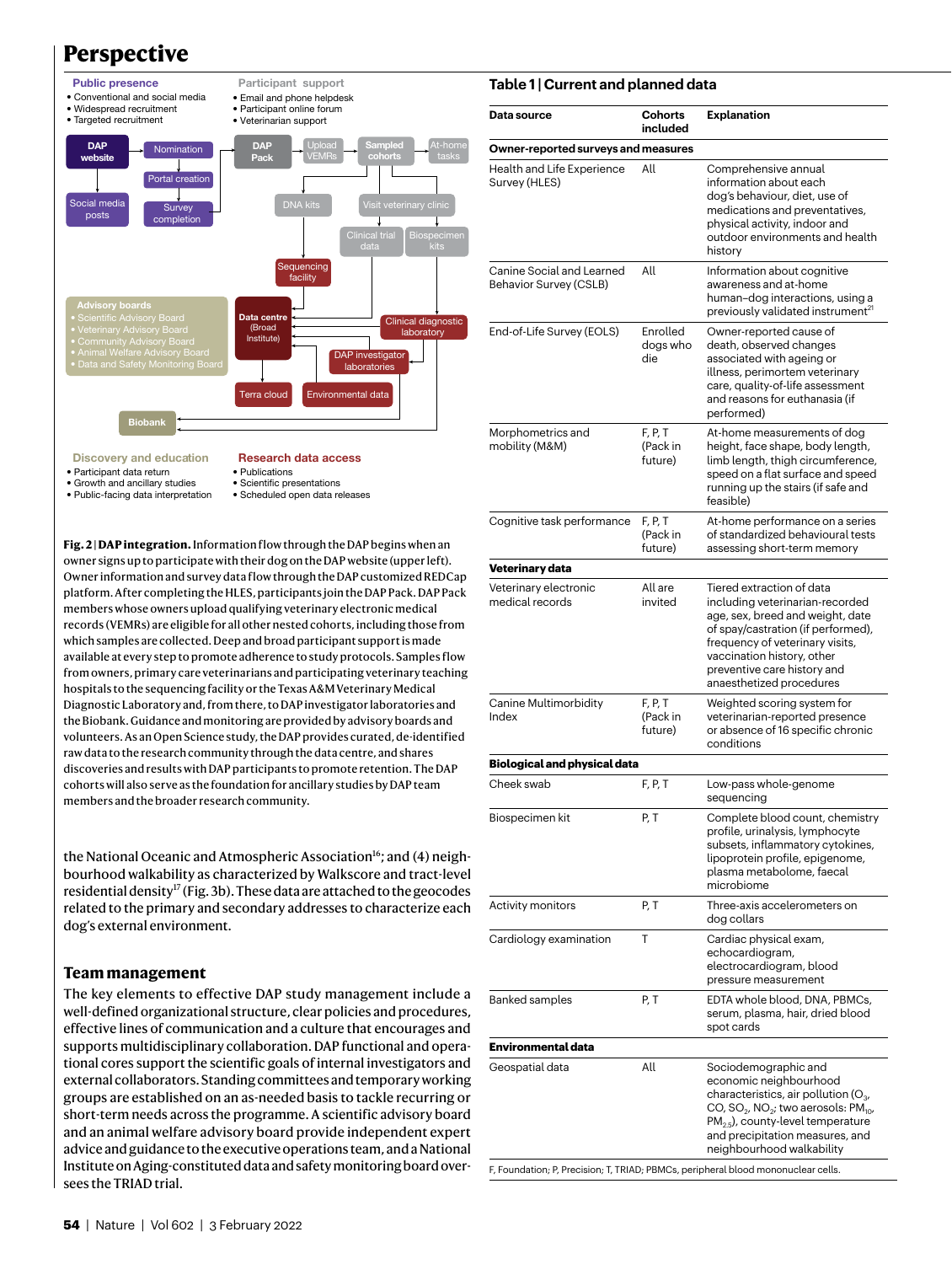

• Two aerosols:  $PM_{10}$ ,  $PM_{2.5}$ 

<span id="page-4-0"></span>**Fig. 3 | Biospecimen and environmental measures. a**, Dogs in all sampled cohorts provide a cheek swab for low-pass whole-genome sequencing (*n* = 10,000). From each dog enrolled in the Precision cohort (*n* = 1,000) or TRIAD cohort (*n* = 350), veterinarians will collect peripheral blood, urine, faeces and hair and ship these samples to the DAP team for immediate processing or storage in the DAP Biobank. **b**, Environmental data are collected from publicly available sources and associated with each participant, based on the primary address of the dog. All biological and environmental data will be stored in the DAP data repository and made publicly available.

## **Ethical, legal and social implications**

The DAP has many features in common with contemporary human subjects research such as data collection, interpretation and sharing. Although the depth of the human–animal bond may resemble a parent–child relationship, the nature of these relationships also differs in important ways (that is, animals are legal property and owners give permission to use their dogs) that have ethical and legal implications for

research on pets. Veterinary and animal ethical concerns about using pets as research subjects include non-uniform oversight protection and the need to respect research subjects who cannot consent to participation. The clinical trial arm of the DAP (TRIAD) requires additional consideration about the ethics of testing therapeutic interventions in healthy subjects<sup>[18,](#page-5-18)[19](#page-5-19)</sup>. The DAP study team carefully considers how to best ensure the safety of our canine participants and how to best support the human–dog bond. The general approach we take to dog owner informed consent for their dog's participation is modelled after informed consent used for human subjects research. In addition to the independent animal welfare advisory board, which is led by a veterinary bioethicist, the DAP team includes a paediatric bioethicist as a co-investigator and a regulatory manager with human subjects protection expertise. The bioethicists and the regulatory manager provide regular guidance to DAP leadership. Efforts are already underway to take advantage of the valuable opportunities for DAP-related research to specifically investigate the ethical, legal and social implications of research on ageing in dogs.

## **Key outcomes**

#### **Scientific findings**

We anticipate important outcomes in each of our scientific aims over the next few years.

- While human studies have clear metrics for healthy ageing, including age-related changes in clinicopathological values and frailty and morbidity indices, among others, relatively little is known about what constitutes normative ageing in dogs. Our data will give veterinarians and scientists the tools to assess how well a specific dog is ageing and set the stage for studies on the determinants of normative ageing. The DAP has already begun collecting and analysing the data that lay the groundwork for canine-specific gerontology.
- • Whole-genome sequencing data will enable us to identify genetic variants, environmental and lifestyle factors, and their interactions that are associated with diverse measures of ageing. We are on track to complete sequencing of the genomes of 10,000 dogs by the end of 2022.
- We will create a systems biology model of ageing in dogs, through annual measures of the metabolome, microbiome and epigenome of Precision and TRIAD dogs. Processing of the first year of omic samples for Precision and TRIAD dog samples will be completed during 2022. We expect that these data will generate predictive and prognostic biomarkers of ageing and will point to causal factors that explain the mechanisms by which specific genetic or environmental factors influence ageing. Importantly, candidate predictive biomarkers of ageing will be able to be validated against true lifespan in a shorter period of time than would be possible in any human cohort.
- • We will test the hypothesis that a one-year course of weekly low-dose rapamycin can increase lifespan, improve heart and cognitive function, and reduce age-related disease incidence in middle-aged, large-breed dogs. Enrolment into TRIAD began in June 2021 and will continue through 2022. This clinical trial is noteworthy as a test of a geroprotective drug with lifespan and healthspan metrics as endpoints, given that it will occur in a species outside of a laboratory.

#### **Data and sample release**

In addition to our primary scientific aims, the DAP is an open science project with a central goal of sharing not just results, but also raw data and biospecimens, with the research community. All de-identified DAP study data, including participant surveys, analysis of biospecimens, environment data and information extracted from electronic veterinary medical records, are made available on DAP's research data repository, which is housed on the Terra platform [\(http://app.terra.bio\)](http://app.terra.bio) run by the Broad Institute of MIT and Harvard, with the first public release scheduled for the first quarter of 2022. The Terra platform will facilitate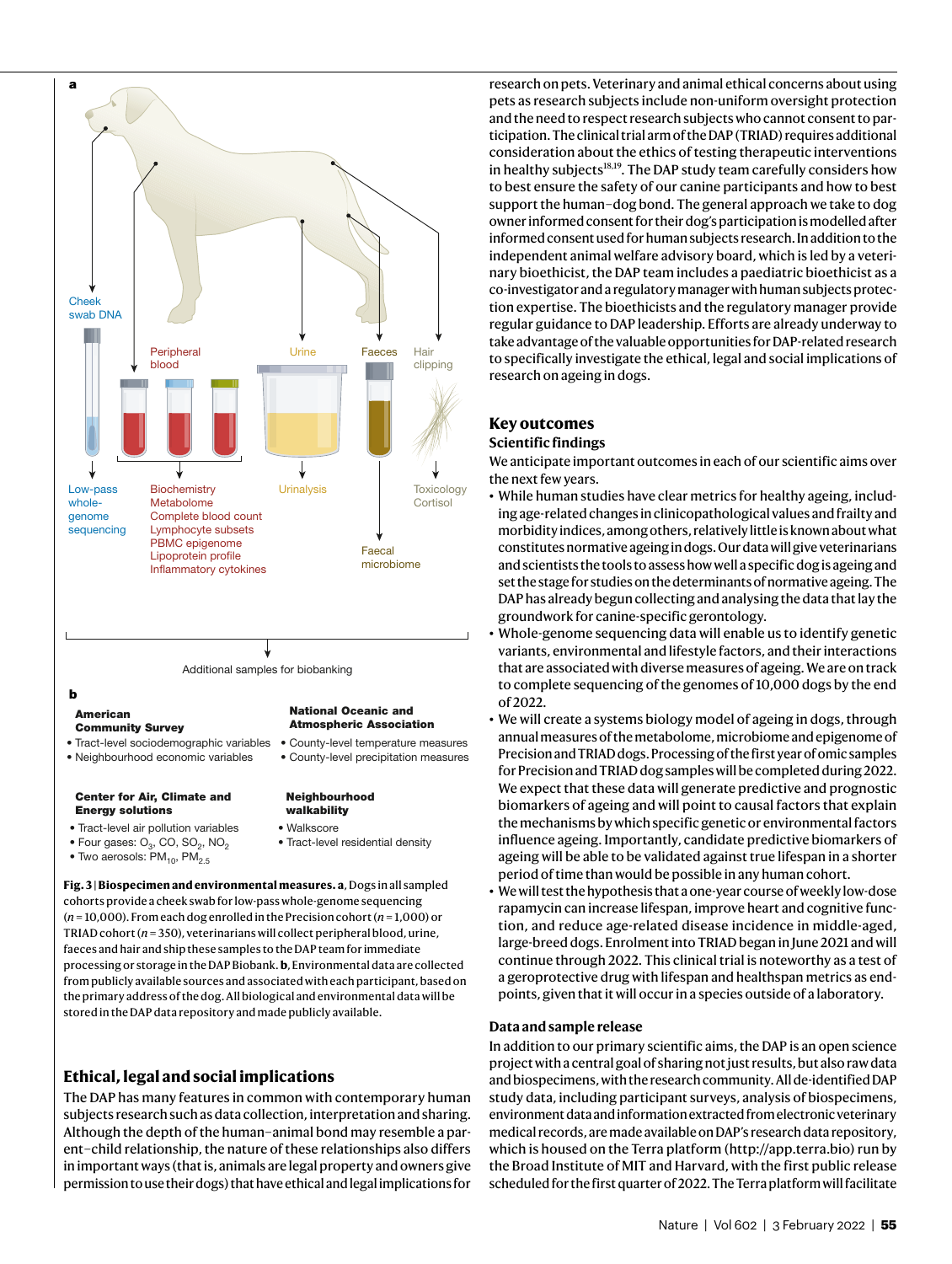## **Perspective**

open science and data sharing, can serve as a one-stop data and code repository and provides direct access to Google's high-performance and shareable computing environment<sup>[20](#page-5-20)</sup>. Access to Terra will be provided to users once they sign the DAP data use agreement (available at [https://pubs.dogagingproject.org\)](https://pubs.dogagingproject.org), and access does not require collaboration with DAP researchers.

From each processed biospecimen kit, a subset of biospecimens will be stored in the DAP Biobank. These biospecimens will be made available to qualified researchers, as long as the proposed research is in the public interest and the researchers commit to providing the DAP with any data obtained from sample analysis for potential addition to the DAP data repository.

Our goal is that the DAP continues indefinitely, with the infrastructure that we have created serving as a foundation on which other studies can be built, including studies that are ancillary to the current focal cohorts, as well as future studies that we have not yet envisioned based on new or existing cohorts. Thus, the DAP makes available to the research community not only the data that it collects, but also its research infrastructure, which will enable future research initiatives to examine new hypotheses and technologies.

#### **Interdisciplinary research**

The DAP's primary goal is to generate and facilitate discoveries on the fundamental biology of ageing, but the impact of the DAP will go far beyond this goal. The data collected will provide research opportunities not only for those working on the biology of ageing, but also for epidemiologists, geographers, ethicists, veterinarians and others studying diverse clinical and basic research questions. The DAP also creates a unique platform for educational opportunities on a topic with broad appeal to students from diverse backgrounds: the health and longevity of our pet dogs. Because not all potential users may have the computational expertise to access our open science platform, the DAP will develop user-friendly data access platforms to support enquiry by science, technology, engineering and mathematics (STEM) educators and their students, from kindergarten to 12th grade through college.

#### **Conclusion**

The DAP is an ambitious research initiative, creating a resource with the power to transform veterinary medicine, ageing research and many scientific and non-scientific fields of enquiry. Similar to all longitudinal studies, the success of the DAP depends in large part on strong and enduring relationships with many stakeholders, including participating dog owners, veterinarians and researchers. To accomplish this, we have devoted considerable resources to building strong, diverse communication pipelines; actively engaging with participants, veterinarians and scientists; and providing open access to the wealth of data produced by this project. We are also putting great effort into participant retention, and we are redoubling our efforts to capture the diverse dimensions of US dog owners who are not yet adequately represented in our study population. Through these efforts, the DAP is establishing the foundation for an innovative community science approach to ageing research in dogs. We are excited to use the DAP as a platform on which to build a truly transformative, interdisciplinary and integrated research programme.

#### **Data availability**

The data used to generate Fig. [1b, c](#page-2-0) are freely available for download at [https://data.dogagingproject.org.](https://data.dogagingproject.org)

<span id="page-5-0"></span>1. Kaeberlein, M., Rabinovitch, P. S. & Martin, G. M. Healthy aging: the ultimate preventative medicine. *Science* **350**, 1191–1193 (2015). **This paper makes a compelling argument that treatments that target the underlying causes of ageing could ameliorate the effects of multiple age-related diseases**.

- <span id="page-5-1"></span>2. Melzer, D., Hurst, A. J. & Frayling, T. Genetic variation and human aging: progress and prospects. *J. Gerontol. A Biol. Sci. Med. Sci.* **62**, 301–307 (2007).
- <span id="page-5-2"></span>3. Manolio, T. A. et al. Finding the missing heritability of complex diseases. *Nature* **461**, 747–753 (2009).
- <span id="page-5-3"></span>4. Kaeberlein, M., Creevy, K. E. & Promislow, D. E. L. The Dog Aging Project: translational geroscience in companion animals. *Mamm. Genome* **27**, 279–288 (2016).
- <span id="page-5-4"></span>5. Boyko, A. R. et al. A simple genetic architecture underlies morphological variation in dogs. *PLoS Biol.* **8**, e1000451 (2010). **This paper demonstrated the tremendous power of the domestic dog as a model for**
- **mapping natural variation for complex traits**. 6. Minnema, L. et al. Correlation of artemin and GFRα3 with osteoarthritis pain: early
- <span id="page-5-5"></span>evidence from naturally occurring osteoarthritis-associated chronic pain in dogs. *Front. Neurosci.* **14**, 77 (2020).
- <span id="page-5-6"></span>7. Harris, P. A. et al. Research Electronic Data Capture (REDCap)—a metadata-driven methodology and workflow process for providing translational research informatics support. *J. Biomed. Inform.* **42**, 377–381 (2009).
- <span id="page-5-7"></span>8. Harris, P. A. et al. The REDCap consortium: building an international community of software platform partners. *J. Biomed. Inform.* **95**, 103208 (2019).
- <span id="page-5-8"></span>Li, J. H., Mazur, C. A., Berisa, T. & Pickrell, J. K. Low-pass sequencing increases the power of GWAS and decreases measurement error of polygenic risk scores compared to genotyping arrays. *Genome Res.* **31**, 529–537 (2021).
- <span id="page-5-9"></span>10. Franceschi, C. & Campisi, J. Chronic inflammation (inflammaging) and its potential contribution to age-associated diseases. *J. Gerontol. A Biol. Sci. Med. Sci.* **69**, S4–S9 (2014).
- <span id="page-5-10"></span>11. Lippi, G. et al. Preanalytical challenges—time for solutions. *Clin. Chem. Lab. Med.* **57**, 974–981 (2019).
- <span id="page-5-11"></span>12. Haumann, R. & Verspaget, H. W. Quality-assured biobanking: the Leiden University Medical Center model. *Methods Mol. Biol.* **1730**, 361–370 (2018).
- <span id="page-5-12"></span>13. Simeon-Dubach, D., Zeisberger, S. M. & Hoerstrup, S. P. Quality assurance in biobanking for pre-clinical research. *Transfus Med. Hemother.* **43**, 353–357 (2016).
- <span id="page-5-13"></span>14. US Department of the Census. American Community Survey (ACS): Public Use Microdata Sample (PUMS), 2009. <https://doi.org/10.3886/ICPSR33802.v1> (Inter-university Consortium for Political and Social Research, 2013).
- <span id="page-5-14"></span>15. Kim, S.-Y. et al. Concentrations of criteria pollutants in the contiguous U.S., 1979–2015: role of prediction model parsimony in integrated empirical geographic regression. *PLoS ONE* **15** e0228535 (2020).
- <span id="page-5-15"></span>16. Vose, R. S. et al. NOAA Monthly U.S. Climate Divisional Database (NClimDiv). [https://doi.](https://doi.org/10.7289/V5M32STR) [org/10.7289/V5M32STR](https://doi.org/10.7289/V5M32STR) (NOAA National Climatic Data Center, 2014).
- <span id="page-5-16"></span>17. Mooney, S. J. et al. Residential neighborhood features associated with objectively measured walking near home: revisiting walkability using the Automatic Context Measurement Tool (ACMT). *Health Place* **63**, 102332 (2020).
- <span id="page-5-18"></span>18. Wilfond, B. S., Porter, K. M., Creevy, K. E., Kaeberlein, M. & Promislow, D. Research to promote longevity and health span in companion dogs: a pediatric perspective. *Am. J. Bioeth.* **18** 64–65 (2018).
- <span id="page-5-19"></span>19. Taylor, H. A., Morales, C., Johnson, L.-M. & Wilfond, B. S. A randomized trial of rapamycin to increase longevity and healthspan in companion animals: navigating the boundary between protections for animal research and human subjects research. *Am. J. Bioeth.* **18**, 58–59 (2018).
- <span id="page-5-20"></span>20. Bisong, E. in *Building Machine Learning and Deep Learning Models on Google Cloud Platform: A Comprehensive Guide for Beginners* (ed. Bisong, E.) 7–10 (Apress, 2019).
- <span id="page-5-17"></span>21. Salvin, H. E., McGreevy, P. D., Sachdev, P. S. & Valenzuela, M. J. The canine cognitive dysfunction rating scale (CCDR): a data-driven and ecologically relevant assessment tool. *Vet. J.* **188**, 331–336 (2011).

**Acknowledgements** All dog research described here, including informed owner consent, is approved by the Texas A&M University Institutional Animal Care and Use Committee, under AUPs 2018-0401 CAM and 2018-0368 CAM. The DAP is supported by grant U19AG057377 from the National Institute on Aging, a part of the National Institutes of Health, and by private donations. We thank S. Moon for help in preparing figures.

**Author contributions** K.E.C., M.K. and D.E.L.P. conceived of the DAP; J.M.A., K.E.C., M.K. and D.E.L.P. wrote the initial draft of this paper. All authors, including consortium authors, have been involved in the design and implementation of DAP goals, infrastructure and activities, and they have had the opportunity to participate in editing both form and content of this paper and have approved the final version.

**Competing interests** The authors declare no competing interests.

#### **Additional information**

**Correspondence and requests for materials** should be addressed to Daniel E. L. Promislow. **Peer review information** *Nature* thanks Steven Austad, Dario Valenzano and Eric Verdin for their contribution to the peer review of this work.

**Reprints and permissions information** is available at<http://www.nature.com/reprints>. **Publisher's note** Springer Nature remains neutral with regard to jurisdictional claims in published maps and institutional affiliations.

© Springer Nature Limited 2022

#### **The Dog Aging Project Consortium**

Kate E. Creevy<sup>1</sup>, Joshua M. Akey<sup>2</sup>, Matt Kaeberlein<sup>3</sup>, Daniel E. L. Promislow<sup>3,4</sup>, **Brian G. Barnett<sup>1</sup> , Brooke Benton<sup>3</sup> , Elhanan Borenstein5,6,7, Marta G. Castelhano<sup>8</sup> , Lucy Chou<sup>1</sup> , Devin Collins<sup>9</sup> , Amanda E. Coleman<sup>10</sup>, Kyle Crowder9,11, Matthew D. Dunbar<sup>11</sup>, Jeremy Evans<sup>1</sup> , Virginia R. Fajt<sup>12</sup>, Annette L. Fitzpatrick13,14,15, Unity Jeffery<sup>16</sup>, Erica C. Jonlin3,17 ,**